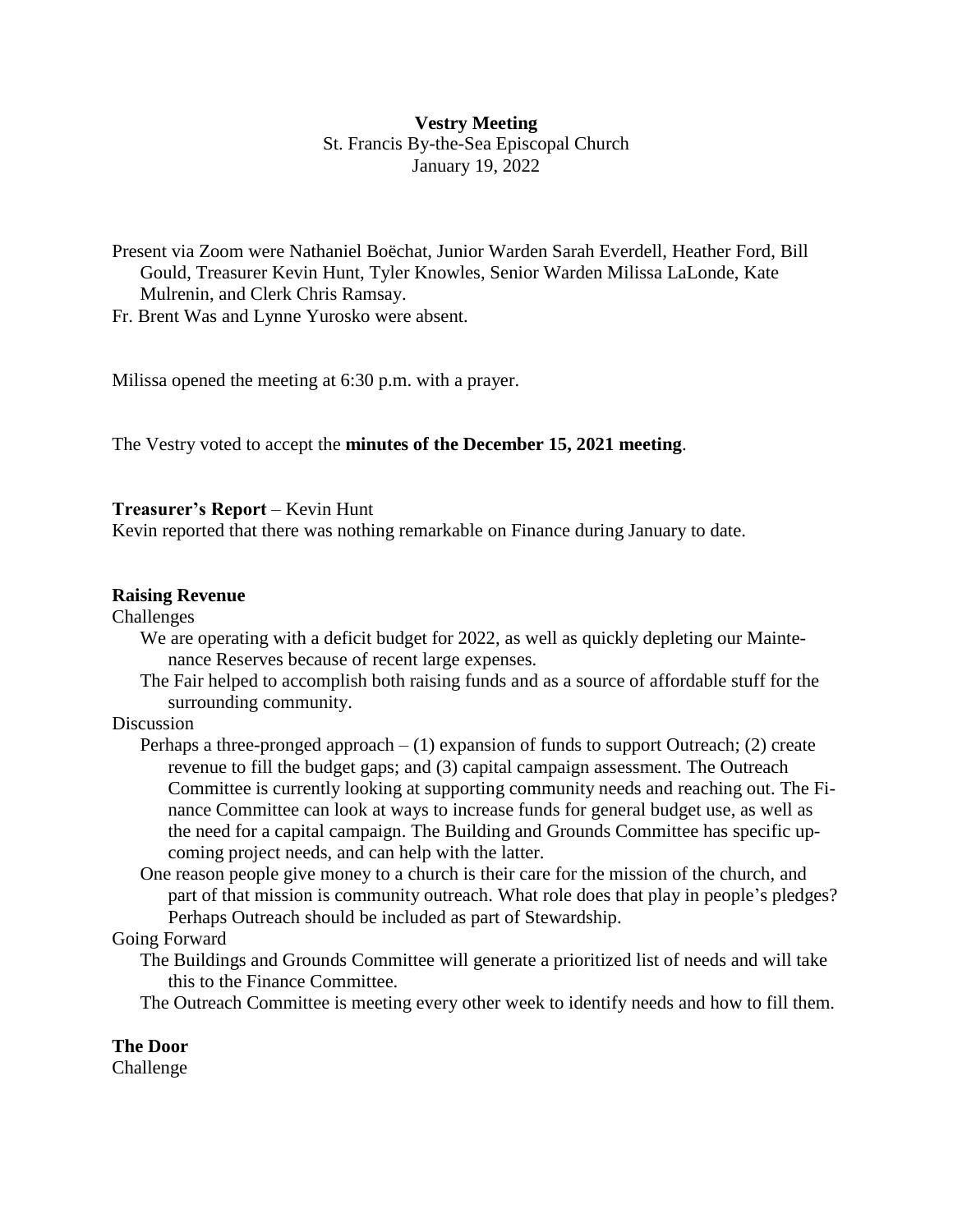The outside door by Barbara's office has been significantly damaged from the inside – exactly when and by whom is unknown. It looks like we'll need a new one. Meanwhile, Dick Doane has jury-rigged a temporary solution that enables us to lock the door.

### Discussion

- Perhaps a monitoring device / camera? They've become less expensive than when the nowdefunct Security Committee looked at that in the past.
- There've been problems with the frame of that door in the past and it's possible it stuck and someone kicked it to try to open it.
- The front doors don't latch easily, either. The door downstairs by the children's area locks in a manner different from the others, which has caused confusion in the past.

#### Going Forward

We'll replace or repair this door.

Ask casually and verbally if anyone knows what happened to the door.

Take a couple photos of it in case we need them later.

See if we have insurance that will cover repair or replacement.

The **Cleaning Crew** suggested they don't need to come twice a week since we're not having inperson services. For the time being, they'll come once a week (Saturday) and forego the Tuesday cleaning. This will be a small reduction in labor and a bit in cleaning supplies.

**Mardi Gras** is on Shrove Tuesday (March 1)

Should we do anything to celebrate?

Mardi Gras Bingo? Dress up as Jester? King & Queen of Mardi Gras?

Milissa will contact Lynne Yurosko to see if she'd like to run this a one-night Mardi Gras Bingo.

**Children's Education** is on hold, including Confirmation, because it really needs to be in person.

**Adult Education** has just begun, with Tim Ensworth's "Seeing Jesus" program on Zoom.

On **Inreach**, Milissa has some names of people she thinks might appreciate some contact, either telephone or a written note. Heather, Kate, Nathaniel, Sarah and Tyler said they'd help; Milissa will talk with them about this.

### **Discussion**

- Building community by building smaller community. Maybe smaller groups within the church.
- Years ago, "cottage dinners" were done by St. Francis congregants dinners with a different group of randomly assigned people.
- A virtual movie night (virtual watch party), with everyone watching the same movie at the same time.

Breakout rooms after Coffee Hour after church.

**Buildings and Grounds –** alarm box & fire suppression system

\$15,000 has been allocated to upgrade the alarm box and inspect the fire suppression system. Johnson Controls Fire Suppression Services came back with a very large bid for fire suppression system.